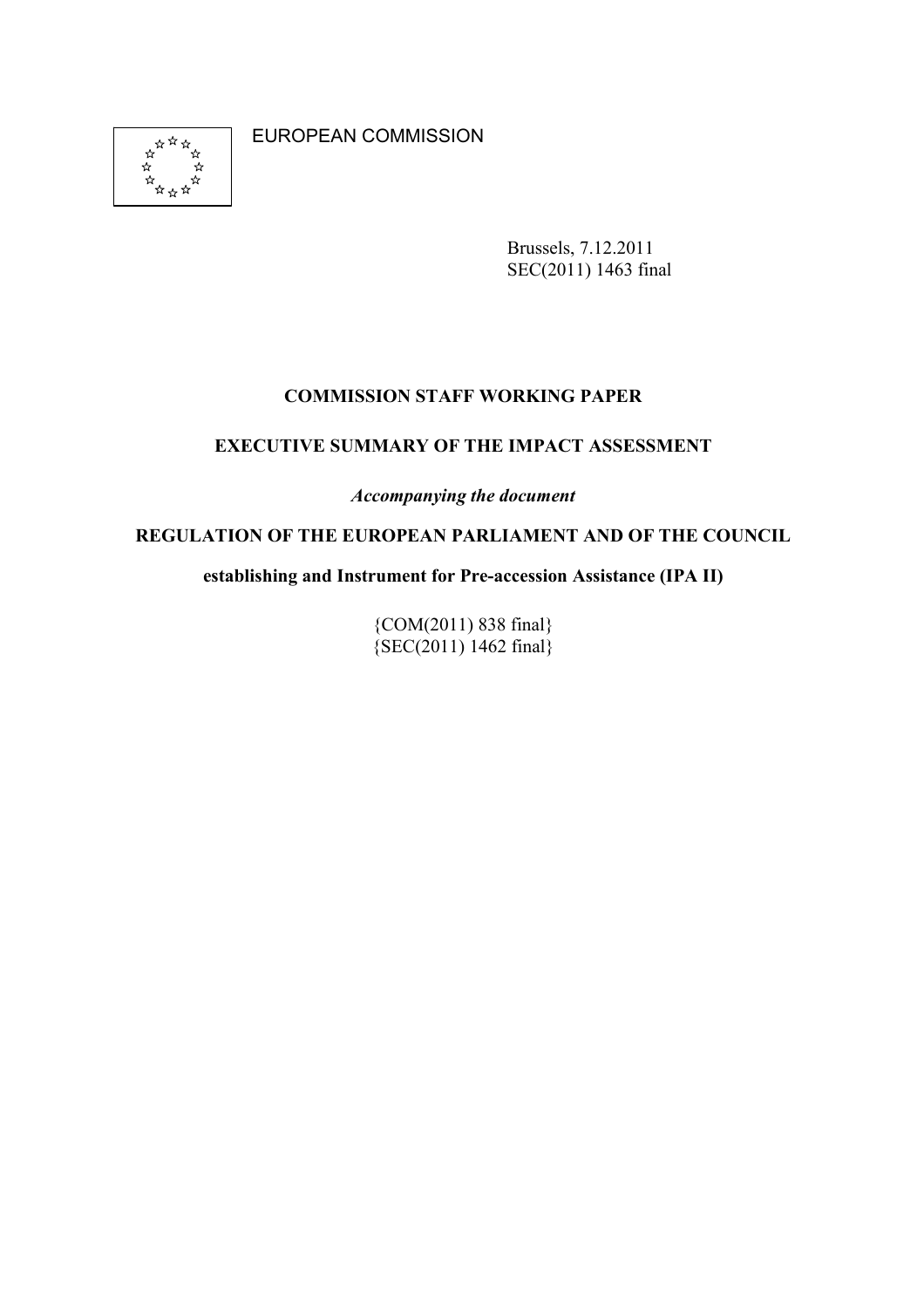# 1. **PROBLEM DEFINITION**

Article 49 of the Treaty on European Union stipulates that any European State which respects the EU values referred to in Article 2 of the Treaty and is committed to promoting them may apply to become a member of the Union. The rationale for continuing with the enlargement of the EU was re-affirmed in the Council conclusions of 14 December 2010: *"Enlargement reinforces peace, democracy and stability in Europe, serves the EU's strategic interests, and helps the EU to better achieve its policy objectives in important areas which are key to economic recovery and sustainable growth".* 

Currently, the EU is negotiating or has association agreements with 5 candidate countries<sup>1</sup> and 4 potential candidates<sup>2</sup>. Before 2014, at least one candidate country should become a Member State, and some potential candidates may become candidate countries. With the exception of Iceland, the level of socio-economic development in enlargement countries is generally well below the EU average. There is a need for substantial investments to align their legislation and institutions to EU standards, to allow them to withstand the competitive pressures of the single market and to take onboard the obligations of membership. In addition, political stability, democracy, the respect of human rights and good governance – all fundamental values of the EU – still need to be strengthened. Weak public institutions and administrative capacity and gaps in the level of human resources development affect negatively the effective and sustainable deployment of EU assistance.

Enlargement countries cannot sustain alone the cost of all the reforms and investments needed for joining the EU. It is equally in the own interest of the EU that these countries benefit from efficient and effective support in preparation for eventual membership. As the needs of each country and their 'path to accession' vary markedly, a one-size-fits-all approach to delivery of the assistance as foreseen by the current pre-accession instrument is not the most efficient solution since it does not take into account each country's own reform priorities. In addition, in order to increase effectiveness, the strategic and resultoriented character EU assistance needs to be further reinforced.

# **2. AALYSIS OF SUBSIDIARITY**

Enlargement policy is part of the external action and contributes to meeting the common objectives in terms of global challenges, global response and global leadership.

The successive enlargement of the EU is by its very nature a **common task** which can be pursued only at EU level. Only the Member States acting together can decide on the accession requests by new candidates. The pre-accession assistance provided through the

-

<sup>1</sup> Croatia, the former Yugoslav Republic of Macedonia, Iceland, Montenegro and Turkey

<sup>2</sup> Albania, Bosnia and Herzegovina, Serbia as well as Kosovo under UNSCR 1244/99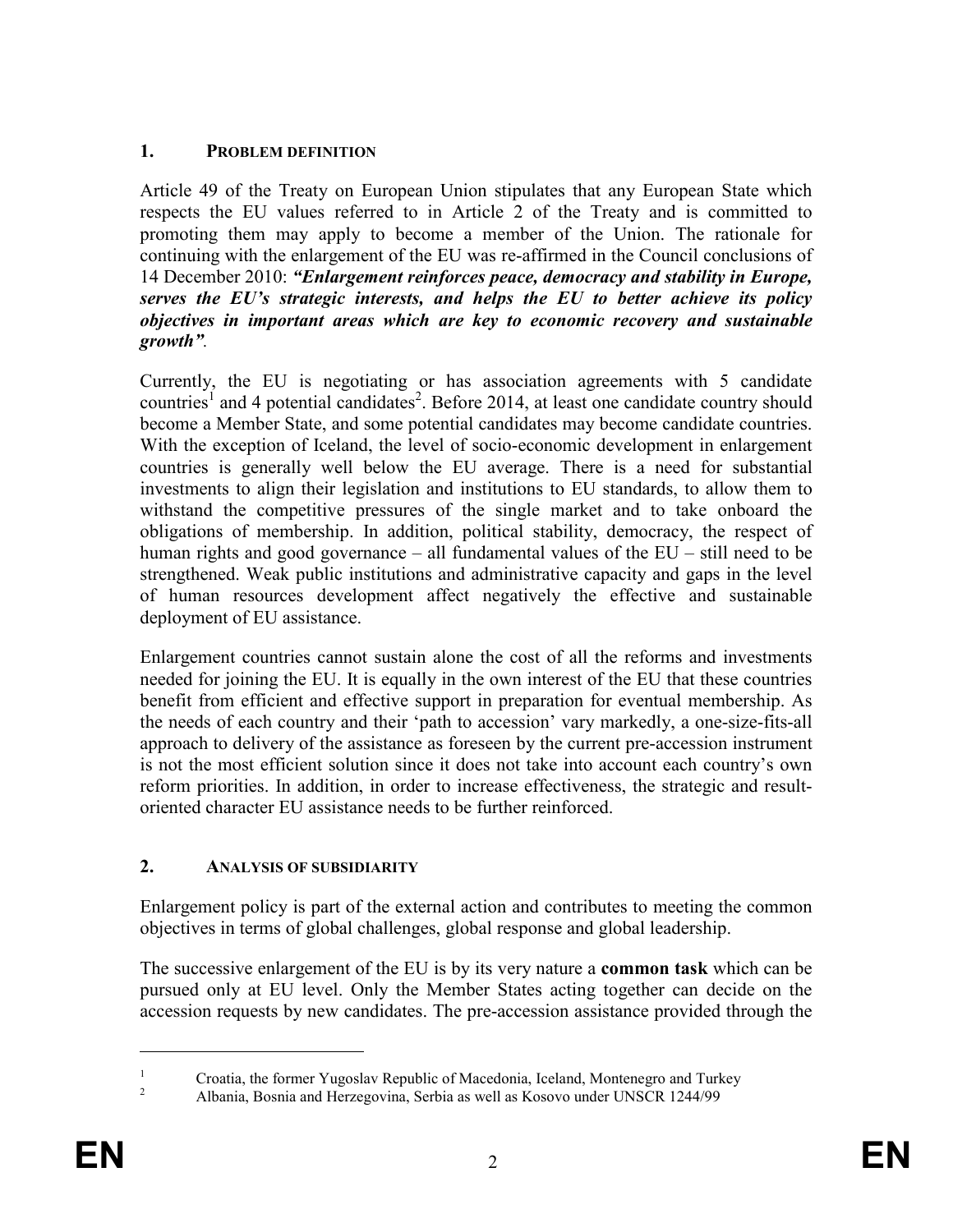EU budget is designed to help candidate countries/potential candidates prepare for future membership: the instrument for pre-accession assistance is built to give countries a "test run" of obligations of membership before accession. No other multilateral or bilateral instrument can provide such a comprehensive toolbox, and only the EU can define what kind of assistance is needed to prepare for taking over the *acquis*.

In recent years EU Member States have been reducing the level of their bilateral assistance to candidate countries and potential candidates, acknowledging that coordinated action at EU level is more effective. About half of the overall financial assistance of the EU to the enlargement countries in recent years came from the EU budget. Multilateral donor organisations have largely phased out their support and those that remain have now aligned their programmes to the EU's priorities.

# **3. OBJECTIVES OF EU IITIATIVE**

The new instrument should continue to pursue the general objective of supporting candidate countries and potential candidates in their preparations for EU membership and help the progressive alignment of their national systems/economies with the standards and policies of the European Union, according to their specific needs and adapted to their individual enlargement agenda.

In terms of results and impacts to be achieved, the new instrument should have the following specific *policy* objectives:

- **Support political reforms needed to meet the criteria for accession;**
- **Support economic, social and territorial development and reforms, aiming at a sustainable, smart and inclusive growth;**
- **Increase beneficiary countries' ability to assume the obligations of membership;**
- **Regional integration and territorial cooperation.**

In addition, with regard to how the new instrument should work in order to achieve the specific policy objectives, the following *methodological* (*'Regulation specific'*) objectives should be pursued:

- Strengthen further the link between financial assistance and the Enlargement policy agenda, making the assistance **more strategic**;
- Increase further the efficiency and effectiveness of the assistance and bring **more tangible and sustainable results and impact**;
- Allow for **increased flexibility** in the way the instrument operates and allocates the assistance, whilst preserving ownership and accountability by the beneficiary countries for each policy area;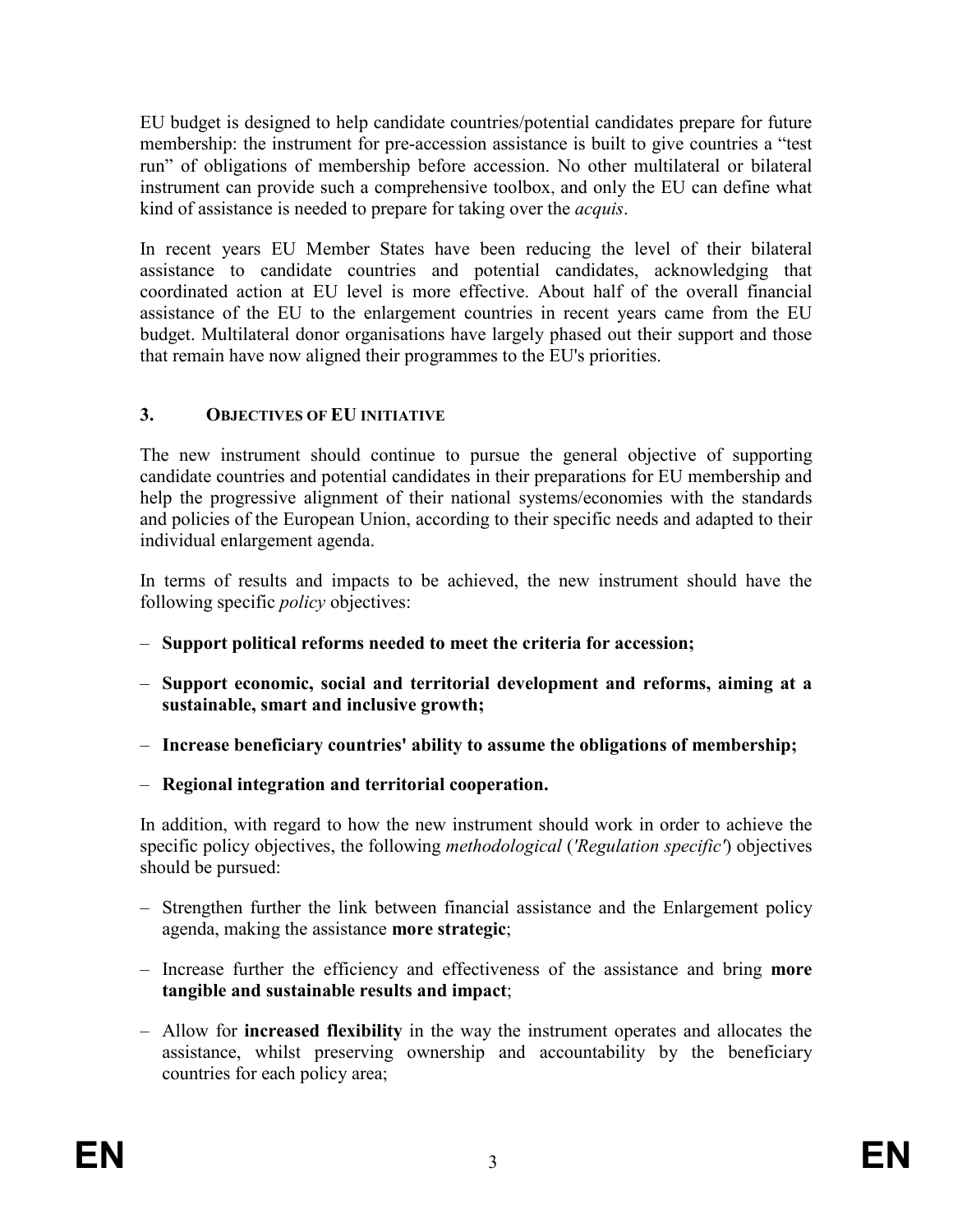- Leverage more funds from other donors or the private sector by using **innovative financing instruments**;
- Pursue **simplification** and reduction of the administrative burden linked to managing the financial assistance.

### **4. POLICY OPTIOS**

In light of the problem identified and in order to achieve the specific policy and methodological objectives, the Commission considered the following options for the future instrument for pre-accession assistance:

**Option 1 - "No change"**: keep the current component structure and its focus.

**Option 2 - "Amend the existing Regulation"**, with the following alternatives:

- **Sub-option 2.1 "Reduce scope and keep implementation arrangements"**, focusing on the necessary legal and institutional changes needed to comply with the accession criteria, without committing any significant funds for co-financing public investment for socio-economic development.
- **Sub-option 2.2**  "**Keep the component structure and add more focus on investments**" in order to increase the socio-economic impact in the beneficiary countries and to speed up their preparation for managing structural, cohesion and rural development funds.
- **Sub-option 2.3**: "**Maintain the scope and adjust implementation arrangements**", covering both compliance with the accession criteria and support for socio-economic development. In addition, adjust aspects of the current IPA set-up and implementation modalities.

**Option 3**: "**Design a new instrument".** This option was not analysed in detail.

# **5. ASSESSMET OF IMPACTS**

The **economic impact** of the various options was assessed in terms of the likelihood that the options would: i) delay or accelerate enlargement and therefore the positive economic impact of the expansion of the internal market; ii) maintain or reduce costs to the EU and Member States in terms of security measures and risks, border controls and irregular migration; iii) constrain or improve the possibilities for better economic integration, e.g. through improved integration with the Trans-European Networks; iv) affect positively or negatively the confidence of donors and investors in the beneficiary countries.

The **social impact** of the various options was assessed in terms of the likely effect on poverty and exclusion in the enlargement countries linked to progress towards accession and the creation of conditions for improved economic performance and policy measures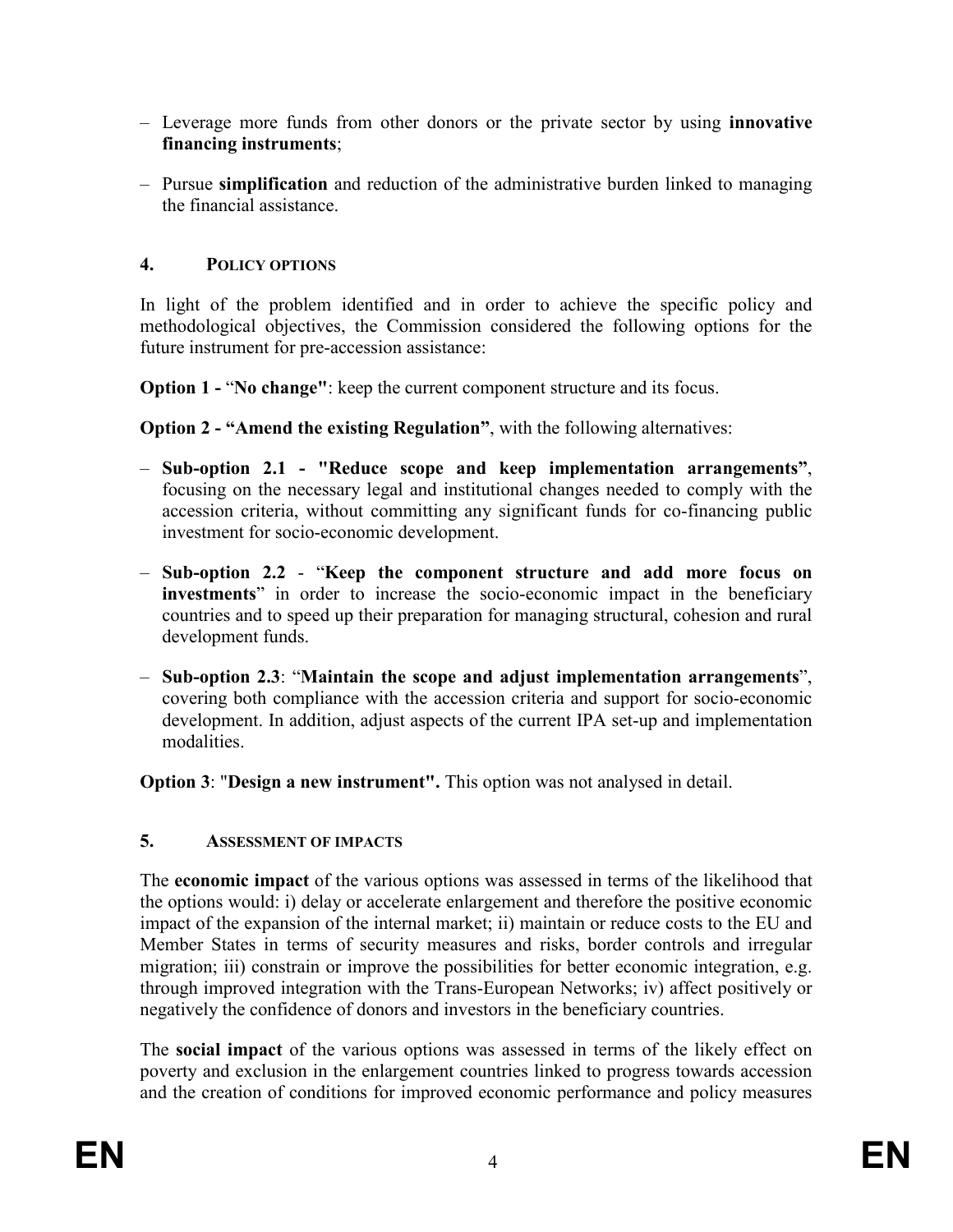that could address these issues. Likely effects in terms of risks that the rights in the area of justice and the rule of law could be jeopardised in the beneficiary countries as a consequence of delays in and risks to accession taking place were also considered.

The **environmental impact** of the options was assessed in terms of the likelihood that environmental costs would accrue if enlargement was delayed or put at risk, due to lower environmental standards being used for generating competitive advantage in the beneficiary countries and/or to delays in implementing the expensive investments needed to align with the EU environmental *acquis*.

Reducing the scope of the instrument and keeping the implementation arrangements (**option 2.1**) was assessed to have more negative impacts than the no change (baseline) scenario with regard to reducing the development gap between the beneficiary countries and the EU, therefore delaying enlargement and the related positive economic benefits. On the other hand this option would be effective in helping achieve political reforms needed for accession. Compared to this option and the 'no change' option, more positive impacts were expected to accrue from the other two options, ie either keeping the component structure and adding more focus on investments **(option 2.2),** or maintaining the scope and adjusting implementation arrangements **(option 2.3)**, though with different scores for the individual aspects. The improved modalities for delivering the assistance foreseen under option 2.3, increasing the focus, coherence, efficiency, effectiveness, leverage and impact of the assistance, and the reinforced emphasis on public administration reform supporting more sustainable results, were assessed to bring overall more positive impacts than those resulting from increased investments for socioeconomic development under option 2.2.

# **6. COMPARISON OF OPTIONS**

The following table provides a comparison of the policy options as to how they would influence the underlying drivers of the problem that they would address:

| Negative or very negative impact: | $-$ or $-$  |
|-----------------------------------|-------------|
| Neutral impact:                   |             |
| Positive or very positive impact: | $+$ or $++$ |
|                                   |             |

| Effect on the underlying driver of<br>the problem | <b>Option 1</b><br>(no change) | <b>Option 2.1</b><br>(reduced scope) | <b>Option 2.2</b><br>(focus on<br>investments) | <b>Option 2.3</b><br>(adjust<br>implementation<br>arrangements) |
|---------------------------------------------------|--------------------------------|--------------------------------------|------------------------------------------------|-----------------------------------------------------------------|
| Efficiency                                        |                                |                                      |                                                | $^{++}$                                                         |
| Effectiveness                                     |                                |                                      |                                                | $^{++}$                                                         |
| Coherence                                         |                                |                                      |                                                | $++$                                                            |
| Reduced development gap                           | ┿                              |                                      | $^{++}$                                        | $\, +$                                                          |
| Reinforced institutions                           |                                | $^{++}$                              |                                                | $++$                                                            |
| Addresses heterogeneity                           |                                |                                      |                                                | $++$                                                            |
| Assistance becomes more:                          |                                |                                      |                                                |                                                                 |
| strategic and result oriented                     |                                |                                      |                                                |                                                                 |